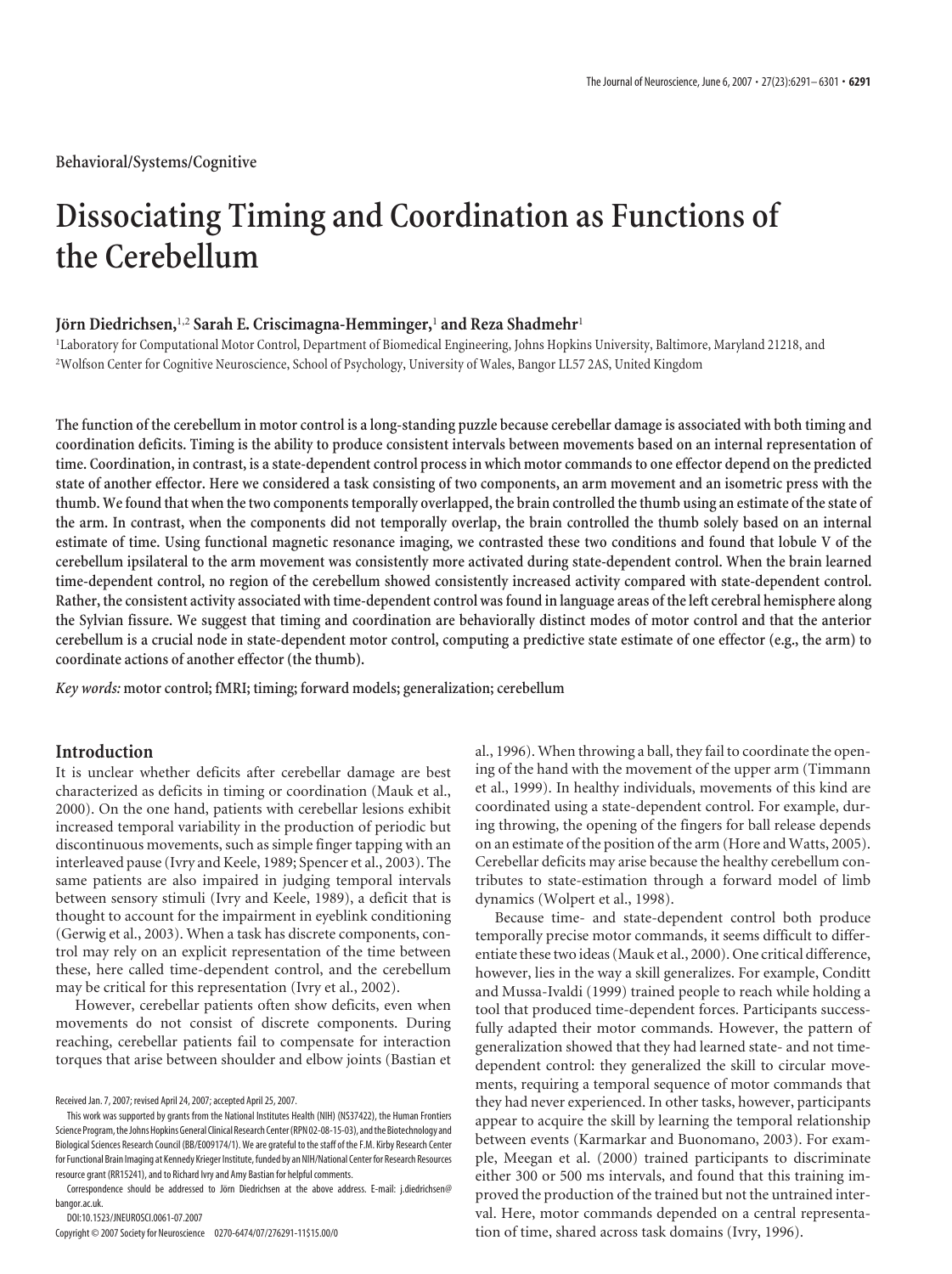What determines whether control is time- or statedependent? Here we developed a paradigm that mimics the coordination demands between the arm and fingers during reachto-grasp movements. We taught participants to execute two actions, a point-to-point arm movement and an isometric force pulse with their thumb (see Fig. 1*A*). By regulating the relative timing of these actions, we manipulated whether participants relied on state- or time-dependent control. We then used this behavioral dissociation in a functional imaging study to examine the contribution of the cerebellum to the coordination of the actions.

# **Materials and Methods**

*Participants.* Sixty participants (33 male, 27 female) were recruited for experiment 1 (average age, 27 years; SD, 7 years). Five individuals were left handed, and all participants performed the task with their right hand. Eleven new right-handed participants (five male, six female) participated in experiments 2 and 3 (average age, 25 years; SD, 2.6 years), and 11 new right-handed participants (five male, six female) were recruited for experiment 4 (average age, 23 years; SD, 2.4 years). All procedures were approved by the Johns Hopkins School of Medicine Institutional Review Boards.

*Apparatus.* Participants made reaching movements using a two-joint robotic manipulandum, which restricted movements to the horizontal plane and was capable of applying forces to the hand. Position and velocity of the hand were recorded at 100 Hz. In experiments 1 and 2, participants sat in front of the robot while viewing a vertical computer monitor. The starting and target boxes (each  $2.5 \times 2.5$  cm) were presented on the screen arranged horizontally at a distance of 8 cm (see Fig. 1*B*). A 5  $\times$  5 mm cursor provided continuous visual feedback of the hand position.

The thumb press was recorded by an isometric load cell that could be depressed with the thumb (accuracy, 0.02 N; max force, 40 N). Participants were instructed to keep the thumb placed on the load cell at all times, such that a continuous force reading was available. In experiment 1, the load cell was mounted on the robot handle (see Fig. 1*A*), in experiments 2 and 3, a separate handle with the load cell was held in the left hand, while the participants moved the robot with their right hands.

For functional imaging (experiment 3), the bilateral task was performed in the supine position. We used a functional magnetic resonance imaging (fMRI) compatible robotic device with optical encoders and a nonmagnetic force sensor (Diedrichsen et al., 2005). All cables were shielded and filtered to avoid leakage of radio frequency into the scanning room. Tests established that these devices did not increase the noise level in the magnetic resonance signal.

*Experiment 1.* Participants were trained to execute an 8 cm point-topoint arm movement with a movement time (MT) of 350 ms. Each trial began with the cursor in the starting box (see Fig. 1*B*). A red target appeared and turned white after a variable interval of 0.5–1 s. The start of the arm movement was defined as the first time the forward hand velocity exceeded 3.5 cm/s. The end of the movement was defined asthe first time when the forward velocity dropped  $<$ 3.5 cm/s. The difference between the produced and the targeted movement time was indicated by an arrow to the right of the target. The color and direction of the arrow specified whether the arm moved too slow (blue) or too fast (red), with the length of the arrow indicating the magnitude of the error. Participants were instructed to make the arrowasshort as possible. Pretraining consisted of 60 trials in which only the reach was performed, the first half had a targeted movement time of 350 ms, whereas the second half had a targeted movement time of 550 ms.

Participants were then instructed to produce a short force pulse with the thumb before, during, or after the movement. The critical taskrelevant variable was  $\Delta T$ , the time interval between the time of peak force of the thumb and the start of the arm movement ( $T_{\rm peak\, force}$  –  $T_{\rm movement}$ start), which calculated as a measure of the relative timing of the two movement components (see Fig. 1*C*). Participants were assigned to one of eight groups with a specific target interval,  $\Delta T = -500, -250, -150,$  $-100$ , 50, 150, 250, and 350 ms, or to one of the two control groups (see below). If the arm movement time was within 65 ms of the goal of 350 ms, feedback was provided to indicate the relative timing  $(\Delta T)$  of the two components. An ellipse appeared together with three lines (see Fig. 1*B*). If the ellipse appeared above the middle line, peak force had occurred too late. If the ellipse appeared below the middle line, peak force had occurred too early. Participants were simply instructed to produce arm movement and thumb press and to change the temporal relationship to get the ellipse onto the middle line. The scaling of the feedback was adjusted after every block depending on the accuracy of the participant. After each block, participants also received a score denoting their average performance on the task.

Participants were trained in six blocks consisting of 60 trials each (see Fig. 1*D*), from which the last two constituted the baseline phase. We then tested how participants generalized the skill to a situation in which the arm movement was slower (550 ms instead of 350 ms). In the spontaneous generalization block (20 movements), we provided feedback only about the speed of the arm movement, but not about  $\Delta T$ . These trials measured how participants naturally generalized the task. To avoid any bias toward either timing or scaling strategy, participants received an ambiguous instruction concerning the thumb press: "You will now perform the learned skill with a slower movement. You will not receive any feedback about your thumb press, but press the button *as you have in the previous training blocks*." During the slower movements, we shifted the starting arm position and target position forward by 5 cm.

If participants learned to perform the task by controlling the time between the onsets of the two components (time-dependent control), slowing down the arm movement should not impact this temporal representation. Therefore,  $\Delta T$  or any other characteristic of the thumb press should remain unchanged (see Fig. 1*E*, top). If, however, participants learned the task using a state-dependent control, we should see predictable changes in the timing and duration of the thumb press. The exact changes depend on the state variable that is used to coordinate the two components. Because the absolute velocity and the position of the hand were changed in the generalization phase, neither of these two state variables could be used alone. We therefore hypothesized that people would use a more abstract state representation that approximates the percentage of movement completed. Under this assumption, the temporal gap between peak thumb force and arm movement start  $(\Delta T)$  should scale proportionally with the arm movement time. Furthermore, because the start and end of the thumb press also occur at a certain state of the arm movement, the duration of the thumb press should also become proportionally longer (see Fig. 1E, bottom). To calculate the predicted  $\Delta T$  and the duration of the thumb press in the spontaneous generalization block, we calculated a movement time scaling factor (MTtest/MT<sub>baseline</sub>) for each participant. This factor was multiplied with the  $\Delta T$  or the duration of the thumb-press in the last two blocks of training. This resulted in the predicted change of these two variables across the groups (see Fig. 2*A*,*B*, gray line). The predicted change is slightly irregular, because not all participants achieved the full movement time of 550 ms (mean MT, 515 ms; SD, 32 ms). We then performed one-sample *t* tests for each group to test for a difference between observed and predicted values under the stateand time-dependent control hypotheses.

Because the results of the spontaneous generalization may depend on how exactly participants understood the ambiguous instruction ("Move slower and press the button as in training"), we tested their performance in two transfer tests (see Fig. 1*D*, 48 movements each). Here, the slow movement had to be performed with a particular goal for  $\Delta T$ , and feedbackwas given asin training. Unbeknown to the participants, the goal for  $\Delta T$  was either the same (absolute transfer) or scaled proportionally with the movement time goal (proportional transfer). For example, if participants were trained to produce a  $\Delta T$  of 250 ms, the new goal could either stay 250 ms (absolute transfer) or become 393 ms (proportional transfer). We predicted that participants who learned the task using the timedependent control should perform better during absolute transfer, whereas participants who learned the task using the state-dependent control should perform the task better during the proportional transfer.

After the first transfer block, participants performed another block of training with the original fast movement speed (60 movements), followed by a second spontaneous generalization test and a transfer block.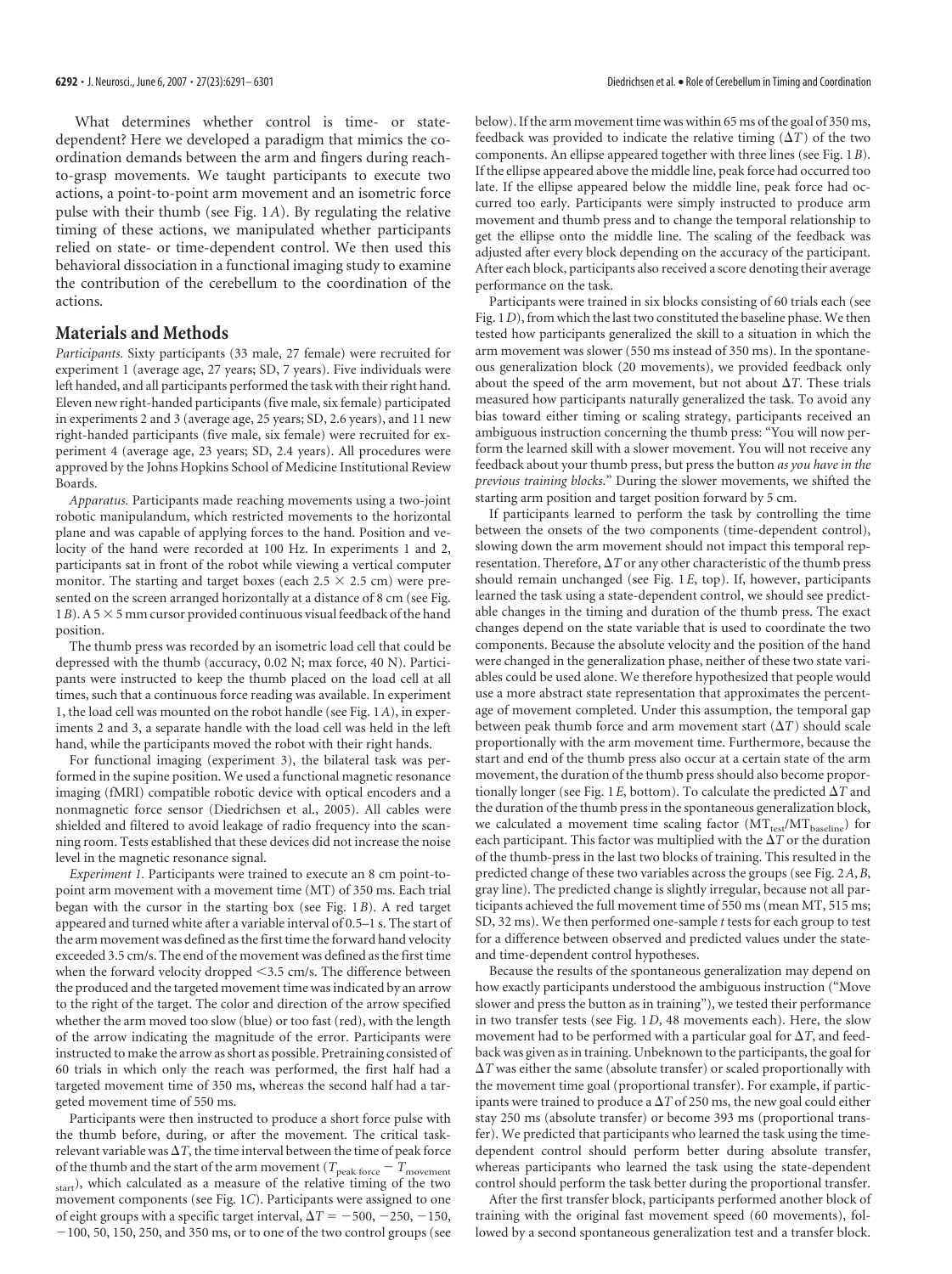## Diedrichsen et al. • Role of Cerebellum in Timing and Coordination **J. Neurosci., June6, 2007** • 27(23):6291–6301 • **6293**

Half of the participants were tested with absolute transfer first, followed by proportional transfer; for the other half, the sequence was reversed.

To test two alternative hypotheses for the generalization result found in experiment 1, we included two control groups. The first group was included to test the hypothesis that the feedback on  $\Delta T$ , which was given in terms of absolute time, had biased participants toward using timedependent control. For this group ( $\Delta T = -318$  ms) feedback on  $\Delta T$  was given as percentage of the movement time produced during that trial (i.e., for a slower movement, a longer  $\Delta T$  had to be produced to get the same feedback). In the second control group, we tested the hypothesis that temporal order rather than temporal overlap determined whether the button press was scaled with the arm movement. This group was trained to produce a thumb press 350 ms after the end of the movement. In this condition, feedback was based on the interval from movement end to the time of maximal thumb force. If temporal overlap rather than the order of the components was the determining factor for the influence of the arm movement on the thumb, then producing a thumb press after the movement should lead to the same result as producing the thumb press before the movement.

*Experiment 2.* We used a bilateral version of the task for the fMRI experiments (experiments 3 and 4). Participants moved one arm while producing the press with the thumb on the contralateral hand. By using this design, the neural activity related to the arm movement and the thumb press were spatially separated across hemispheres. In experiments 2 and 3, subjects moved the right arm and pressed the left thumb. In experiment 4, the pattern was reversed. To establish that the results from the unilateral task (experiment 1) generalizedwhen the taskwas bilateral, we trained participants in two separate sessions in the bilateral task. In one training session, they learned to produce a  $\Delta T$  of  $-350$  ms (nonoverlapping condition), and in one training session they learned to produce a  $\Delta T$  of  $+350$  ms (overlapping condition). Each of these sessions was identical to experiment 1, consisting of pretraining,  $6 \times 60$  training trial, 20 spontaneous generalization trials, 48 transfer test trials (either proportional and absolute), and 60 trials of intermediate training, followed by a second transfer test (see Fig. 1*D*). All participants that participated in experiment 2 then underwent fMRI (experiment 3).

*Experiment 3.* During imaging, participants did not return to the starting box, but executed arm movements in both directions. This avoided additional activation caused by the passive return to the starting box. The targets were arranged such that the movements mostly involved the elbow joint. Participants performed four conditions in a block design: thumb-only, arm-only, the overlapping, and the nonoverlapping condition. In the thumb-only condition, participants were instructed to produce a force pulse with their left thumb each time a new target appeared. An arrow on the left provided feedback on their maximal force, pointing upward if they were  $\leq$  18 N and pointing downward if they were  $\geq$  18 N. In the arm-only condition, subjects made a right arm movement and feedback on the movement time was displayed as an arrow on the right, indicating the deviation from 350 ms. In the overlapping and nonoverlapping conditions, feedback about the timing of the button press (too late vs too early) was given as an arrow on the left and feedback on the movement time was given as an arrow on the right.

A fixation cross was presented in the center of the display. Participants were instructed to try to maintain fixation at all times. The targets and feedback subtended a visual angle of 4.5° and could be clearly seen even when maintaining fixation. The size of the visual feedback error was scaled such that it was on average of the same size in the overlapping and nonoverlapping conditions. To test howwell participants could maintain fixation, we performed an additional control experiment with six participants who performed the same task outside of the scanner while we monitored eye movements. Participants made an average of only 0.33 saccades per trial (0.17 in button-only, 0.23 in arm-only, 0.54 in the nonoverlapping, and 0.40 in the overlapping condition).

The task was performed in a blocked design. At the beginning of each block, the word "button," "move," "button-move," or "move-button" was presented for 2 sto indicate the upcoming condition. Six movements (three times back and forth) were performed in the given condition. Each trial lasted 4 s and each block of six trials was followed by a 6–8 s pause. After each block, feedback was given on overall performance and participants were verbally informed if they did not match the maximal force of the thumb press, the length of the thumb press, or the movement time between conditions accurately. Before imaging, participants were trained on this paradigm lying down in a "mock scanner" for 1 h to familiarize them with the task.

*Experiment 4.* A second set of participants was recruited to perform a variant of experiment 3: participants performed the arm movement with the left arm and the button press with the right hand. This allowed us to test whether the lateralization of the findings were because of left-right hemispheric asymmetries or because of assignment of the actions to the hands. This experiment also included a second nonoverlapping condition, in which the sequence of thumb press and arm movement was reversed. Therefore, in experiment 4, we could compare the overlapping condition to the average of the two nonoverlapping conditions, balancing for the influence of the sequence of the two actions.

Participants performed five conditions in a block design: arm only, thumb only, the overlapping condition  $(\Delta T)$  of 350 ms), the nonoverlapping condition with thumb first ( $\Delta T$  of  $-350$  ms), and the nonoverlapping condition with the arm first. The latter condition was similar to control condition 2 in experiment 1, in that feedback was given on the temporal gap between the end of the arm movement and the maximal thumb force, with a goal of 350 ms, resulting in an effective  $\Delta T$  of 700 ms. Pretraining in each of these condition was performed as described in experiment 2, with the order of these trainings counterbalanced between participants. However, no spontaneous generalization and transfer test were acquired. Participants then practiced the task in a supine position for 1 h and finally underwent fMRI scanning.

*Imaging acquisition.* Data were acquired on a 3T Philips Intera system (Philips Medical Systems, Best, The Netherlands). For functional scans, we used an echoplanar imaging sequence with sensitivity-encoded MRI (Pruessmann et al., 1999) and a SENSE-factor of 1. We used 31 slices (3 mm thickness; 0.2 mm gap; repetition time, 2 s) in a 45° oblique angle to cover the cortical motor areas and the cerebellum. Therefore, we did not record data from the inferior aspects of the prefrontal cortex or from the anterior temporal lobes. Each image was acquired as an 80  $\times$  80 matrix (field of view, 24.0  $\times$  24.0 cm), with a voxel size of 3  $\times$  3  $\times$  3.2 mm. The image was reconstructed to 128  $\times$  128. Each scan consisted of four dummy images that were discarded and 154 data images. T1-weighted structural images were acquired with  $1 \times 1 \times 1$  mm resolution using an magnetization-prepared rapid-acquisition gradient echo sequence without sensitivity encoding for a higher signal-to-noise-ratio.

*Data analysis.* The behavioral velocity and force data were up-sampled to 200 Hz and smoothed with a Gaussian kernel of 20 ms width. Three temporal landmarks were determined for the force pulse: when the force first exceeded 5% of the peak force, when it reached peak force, and when it fell to  $<$  5% of the peak force. A similar analysis was performed on the arm movement using the velocity in the direction of the target and a start/stopping criterion of 3.5 cm/s.

The functional data were analyzed using Matlab and SPM2 (http:// www.fil.ion.ucl.ac.uk/spm/) (Friston et al., 1994). First, we corrected for the temporal offset of slice acquisition and then spatially aligned the data to the first scan using a six parameter rigid-body transform. Data were high-pass filtered with a cutoff frequency of 1/128 s to remove slowly varying trends. The time series for each voxel was modeled using multiple regression with a separate regressor for each task phase. The regressors were generated by convolving a boxcar function spanning a block of six movements with a standard hemodynamic response function. One additional regressor per scan was used to model the neural response to the instruction stimulus. To control for possible noise artifacts in the data, we used a weighted least-squares approach that down-weights the images with higher noise variance (Diedrichsen and Shadmehr, 2005). The resulting coefficient estimates for each task block were then transformed into percentage of signal change by dividing the peak of the predicted response by the mean signal intensity for a given voxel. From this, the average percentage signal for each condition was computed.

Previous studies on coordination have sometimes relied on a contrast between the sum of the activity of two movement components (*A* and *B*) compared with a coordination condition (*C*) (Ramnani et al., 2001; Wenderoth et al., 2005). Each of the components is contrasted to rest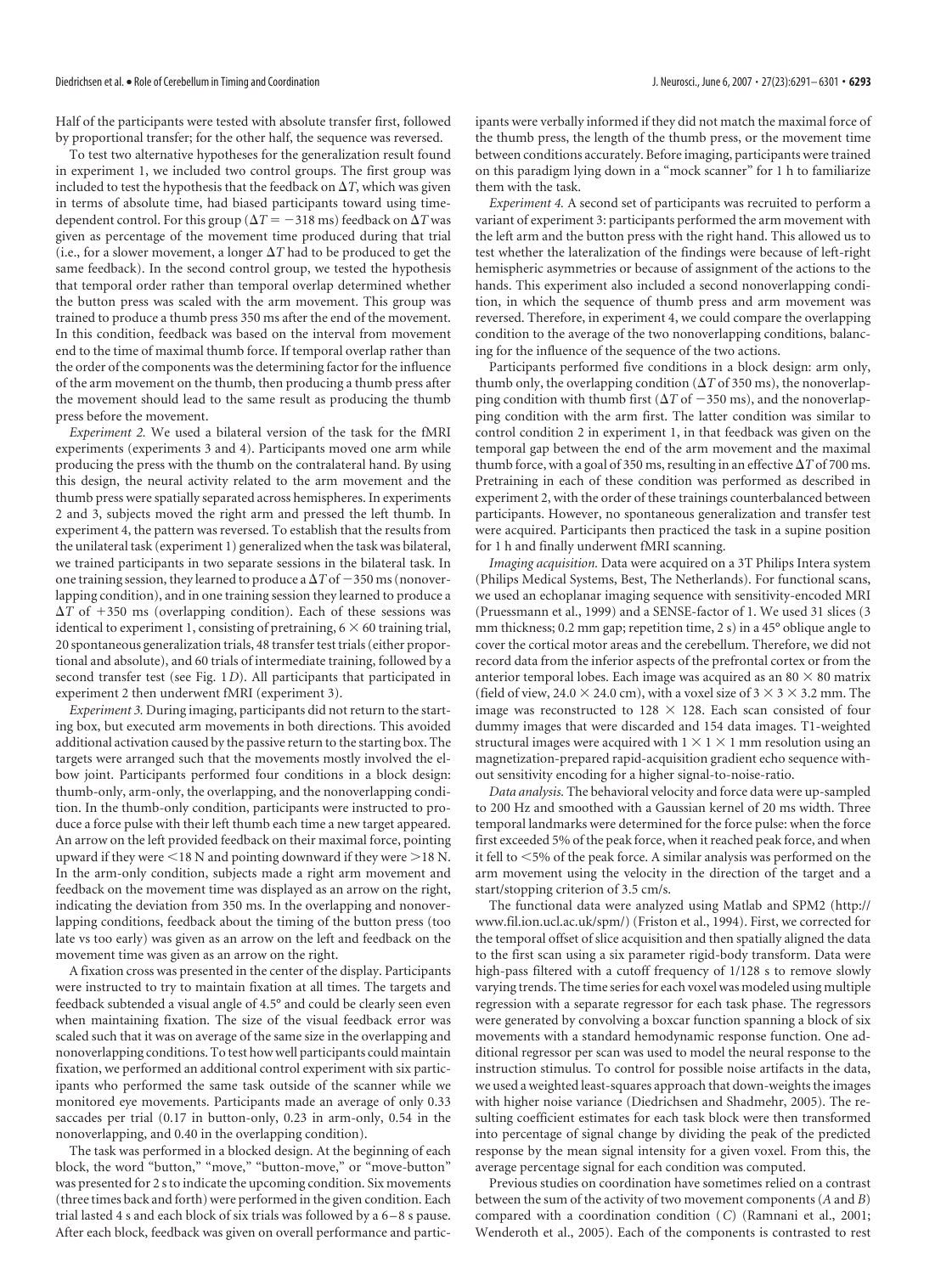(*R*), yielding the effective contrast of  $(A - R)$  +  $(B - R) < C - R$ ; therefore [assuming linearity of blood oxygenation level-dependent (BOLD) signal], the effective contrast was  $A + B \leq C +$ *R*. From this, it becomes immediately clear that the regions with a relatively high rest activity are more likely to become significant, resulting in a potentially biased result. Indeed, regions that were found in this contrast in the above studies showed negative activations of the movement components compared with rest. For example, in a study by Ramnani et al. (2001), coordination-related activity was found in the left cerebellum, although the task was performed with the right hand.

To avoid this bias, we relied here only on the direct comparison between the overlapping and nonoverlapping conditions. In experiment 4, we compared the overlapping condition to the average activation of the two nonoverlapping conditions. To determine the influence of sequence effects, we also compared the two nonoverlapping conditions against each other. The arm-only and thumb-only conditions served to spatially localize the activity caused by movement components, but no direct comparisons to the overlapping and nonoverlapping conditions were made.

To reduce the impact of anatomical variability across subjects, we used three different strategies to average the data for group analysis. We isolated the cerebellum and brainstem in each subject and then matched these to a newly developed atlas template for infratentorial structures (Diedrichsen, 2006). The atlas template is

spatially unbiased with respect to the MNI152 template while preserving the fine anatomical detail of the cerebellum. Alignment to this template using nonlinear deformations with a high resolution (cutoff frequency, 1  $\text{cm}^{-1}$ ) significantly increases the overlap of functionally equivalent regions in the cerebellum. In the cerebellum, we tested differences between the percentage of signal change images with a planned *t* test, applying an uncorrected threshold of  $p < 0.001$ ,  $t_{(10)} = 4.14$ . We corrected for multiple comparisons over the cerebellar search volume by using corrected cluster-wise *p* values, derived from Gaussian field theory (Friston et al., 1994).

For activity in the neocortex, we reconstructed the cortical surfaces of both cerebral hemispheres for each participant and projected their functional data onto it using caret software (http://brainmap.wustl.edu/resources/caretnew.html) (Van Essen et al., 2001) . Using six landmarks and spherical alignment, these surfaces were then brought into the population average landmark and surface-based atlas (Van Essen, 2005). We then used custom Matlab functions to correct for multiple comparisons on the surface (http://www.bangor.ac.uk/~pss412/imaging/surface\_ stats.htm) (Diedrichsen, 2006) using a corrected *p* value for the cluster size at an uncorrected height threshold of  $p < 0.002$ ,  $t_{(10)} = 3.72$ . For the remaining subcortical areas, we used the nonlinear normalization to the MNI template (Ashburner and Friston, 1999). For all comparisons, we restricted the search region to areas that were positively activated compared with rest in at least one of the task conditions.

## **Results**

## **Experiment 1**

Participants were trained to produce a thumb press at various time points before, during, or after a 350 ms arm movement (Fig. 1*C*). Ten groups of participants were run, each trained with a different  $\Delta T$  as a goal. All groups learned to perform the task and improved over the course of six training blocks. The absolute error of  $\Delta T$  decreased by 45% from the first to the last training block across all participants.

Spontaneous generalization. To determine whether participants learned to produce the thumb press based on a representation of time or of arm state, we examined how the skill generalized when participants were instructed to make a slower arm movement. In the spontaneous generalization phase (Fig. 1*D*), participants were instructed to produce a 550 ms reaching movements and to "press the button as they learned in training," without receiving feedback regarding the timing of the thumb press.

When using the state-dependent control, the brain learns to coordinate the two components by making the motor commands to the thumb depend on the state of the arm (i.e., its position, velocity, or angle of joints). Because both position and peak velocity of the movement changed in the generalization phase, we hypothesized that participants would use a high-level combined representation that represents the percentage of movement completed. In this case, two specific changes for the thumb press during spontaneous generalization can be predicted. First, because the brain learned to produce peak thumb force at a particular state of the arm,  $\Delta T$  (the relative timing between thumb and arm) should scale proportionally with the movement time (Figs. 1*E*, 2*A*, gray line) (see Materials and Methods). Second, because the onset and offset of the thumb press would also be produced at a certain state of the arm, the duration of the thumb press, a feature of the response that was unconstrained and about which no feedback was given, should also increase proportionally with the arm movement time (Fig. 2*B*, gray line).

In contrast, when using a time-dependent control, the brain learns the task by accurately representing the absolute time between the onsets of the components. Thus, slowing the arm



a load cell. They were instructed to reach toward a visual target by moving a cursor and to produce a thumb press. Note that during the fMRI study, the task was performed bilaterally with the right arm and the left thumb. *B*, Visual feedback. After each trial, feedback about movement time was provided by an arrow, indicating whether the cursor reached the target in time, too early, or too late. If the movement time was within 65 ms of the goal, feedback was provided to indicate the relative timing  $(\Delta T)$  of the two components (ellipse on the left side of the screen). *C*, Different groups of participants were trained to produce a thumb press (dashed line) in a specific temporal relationship to movement start ( $\Delta T$ ). *D*, Exemplary data of one participant in the  $\Delta T = 350$ ms group. The target movement time and  $\Delta T$ are shown in dashed black lines. Six training blocks were followed by a spontaneous generalization test without feedback for  $\Delta T$  (gray bar). A proportional transfer test (T1) and an absolute transfer test (T2) were separated by an interposed training block. E, State- and time-dependent control can be distinguished in how the skill generalizes to a slower movement. State-dependent control predicts that  $\Delta T$  and the duration of the thumb press (black line) scale proportionally with movement time. Time-dependent control predicts that  $\Delta T$  and the length of the thumb press do not change.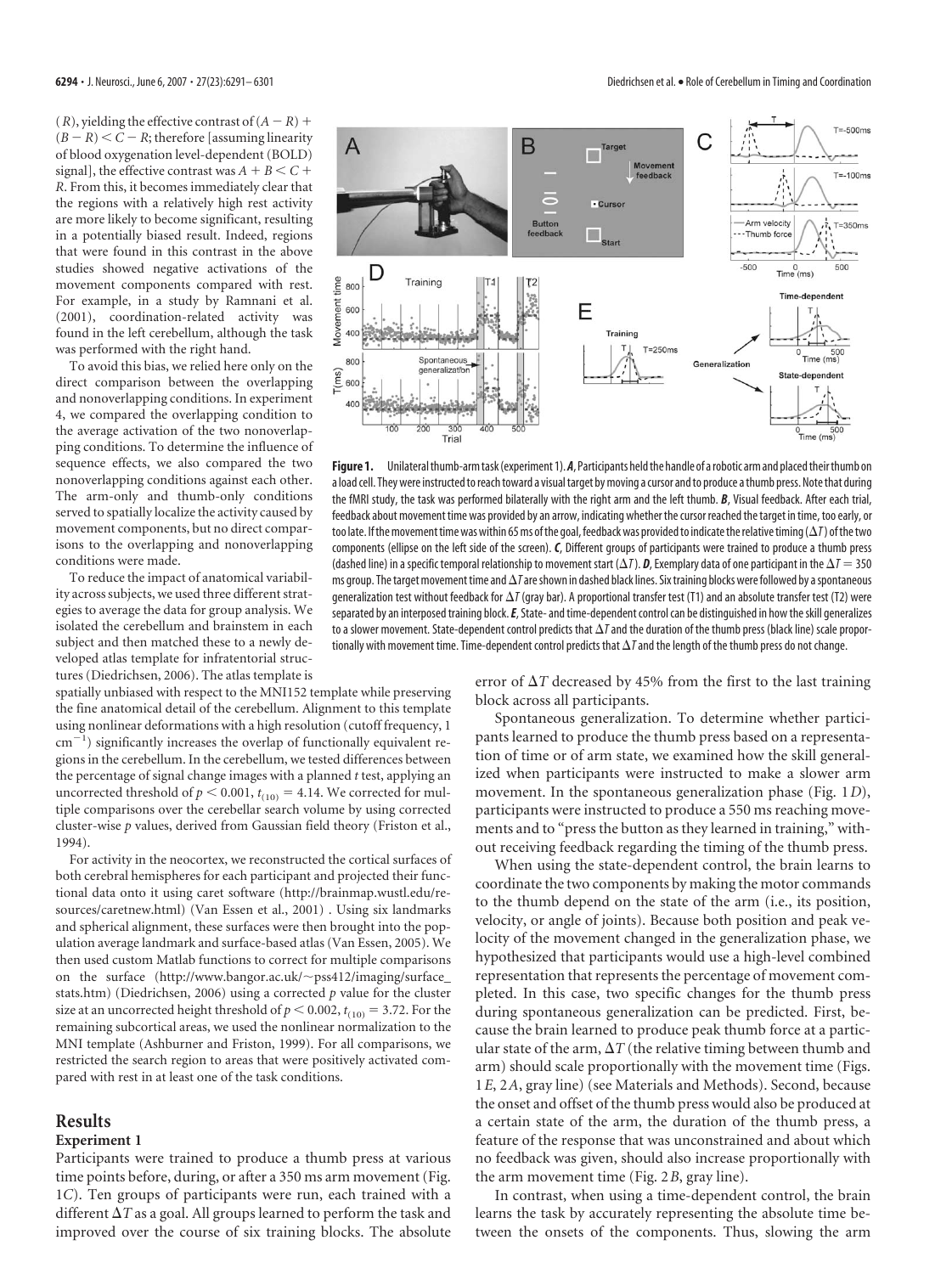

Figure 2. Results of the unilateral coordination task (experiment 1) for 10 groups of participants, each trained on a different temporal interval between movement onset and thumb press  $(\Delta T)$ . Results for the two control groups (see text) are shown in white. A, B, Change in  $\Delta T$  (A) and change in the duration of thumb press (B) from the last two training blocks to the first spontaneous generalization test. The gray line indicates the predicted change under the state-dependent control hypothesis, and the dashed line predicted the change under the time-dependent control hypothesis. C, D, Constant (C) and variable error (SD; D) of  $\Delta T$  in the absolute and proportional transfer tests. Error bars indicate SEM. Cntrl, Control.

movement should not result in a change of  $\Delta T$  (Figs. 1*E*, 2*A*, dashed line) or of the duration of the thumb press (Fig. 2*B*, dashed line).

Our results suggest a transition from state-to time-dependent control as a function of the temporal overlap between the two task components. When the components overlapped, we observed that changing the speed of the arm movement affected the timing of the thumb press. In the 150, 250, and 350 ms groups (Fig. 2A),  $\Delta T$  changed as predicted by the state-dependent control hypothesis. All one-sample *t* tests against the prediction of time-dependent control were significant ( $t_{(5)} > 2.48$ ;  $p < 0.05$ ). Additionally, the duration of the thumb press (Fig. 2*B*) was significantly prolonged in the groups with  $\Delta T$  between  $+50$  and  $+350 \text{ ms (all } t_{(5)} > 2.57; p < 0.05).$ 

When the two components did not overlap  $(-500 \text{ ms})$ , the change in  $\Delta T$  was consistent with the prediction of timedependent control and differed from the prediction of statedependent control ( $t_{(5)} = 2.71$ ;  $p = 0.04$ ). Also, the change in the duration of the thumb press (Fig. 2*B*) conformed better with the prediction of time-dependent control.

In the transition area between state- and time-dependent control  $(-250$  to  $-100$  ms), the results are less clear, possibly indicative of a mixture of control strategies. Participants did not prolong the thumb press as predicted by the state-dependent control hypothesis ( $t_{(5)} > 4.2$ ;  $p < 0.008$ ) indicative of time-dependent control. In contrast, for the  $-150$  ms group, we found a significant change in  $\Delta T$ , congruent with the state-dependent control. For the  $-100$  and  $+50$  ms groups, the predictions in terms of  $\Delta T$ were too similar to dissociate the hypothesis.

Apart from this transition area, however, the results are clear. When the two movement components overlapped, participants learned state-dependent control; temporal scaling of one movement resulted in temporal scaling of the other. When the two movement components were separated by even a small temporal gap, they learned time-dependent control, regulating the time between the onsets or offsets of each component.

## *Control conditions*

We considered alternative explanations for the finding that participants used timedependent control for nonoverlapping components. First, the feedback in the main experiment was based on the absolute time between peak force of the thumb press and the start of the arm movement. This may have biased participants toward using the time-dependent control. We therefore introduced a control condition in which the feedback about  $\Delta T$  was given as percentage of the movement time on that trial. That is, on trials with slower movements,  $\Delta T$  had to be scaled correspondingly to achieve optimal performance. The group was trained on a temporal gap of  $-318$  ms (Fig. 2, white circle at  $-318$  ms). Despite this manipulation, which favored a state-dependent mode of control, the generalization pattern showed time-dependent control.

Second, it is possible that the order of movement components rather than their temporal overlap determined the pattern of results. That is, perhaps the thumb press would scale with the arm movement if it

were performed after the arm movement. To address this possibility, a second control group was trained to produce a thumb press 350 ms after the end of the movement. In this case, feedback was based on the time between the end of the arm movement and the time of maximal force. The results of this control condition (Fig. 2, white circle at 700 ms) showed a pattern indicative of time-dependent control. Thus, the overlap of the two movement components rather than their order was the determining factor in whether control was time or state dependent.

#### *Transfer test*

We recognized that our results from the spontaneous generalization test might have depended on the participant's interpretation of the ambiguous instruction, "move slower and press the button as you did in training." To test whether the consequences of the training would also be visible if participants transferred to a new learning condition, we included two transfer tests (Fig. 1*D*) in which participants performed a 550 ms movement and received explicit feedback about  $\Delta T$ . If participants had learned statedependent control during training (Fig. 1*D*, trials 1–330), then they should exhibit a smaller systematic and variable error in  $\Delta T$ in the proportional transfer test, during which the target  $\Delta T$  was scaled with the movement time, and the thumb press had to be produced at a similar state of the arm. In contrast, if participants had learned time-dependent control, they should perform better during the absolute transfer test, during which the target  $\Delta T$  was the same as in training.

The constant error in  $\Delta T$  (Fig. 2*C*) showed transfer congruent with the results from spontaneous generalization. For conditions in which the thumb press preceded or occurred after the movement,  $\Delta T$  showed a high constant error in the proportional transfer test (Fig. 2*C*, gray line) but was accurate for the absolute transfer test. For conditions in which the two components overlapped,  $\Delta T$  showed a high constant error in the absolute transfer test (Fig. 2*C*, dotted line). The group by transfer interaction was highly significant  $(F_{(9,39)} = 24.32; p < 0.001)$ , and the pattern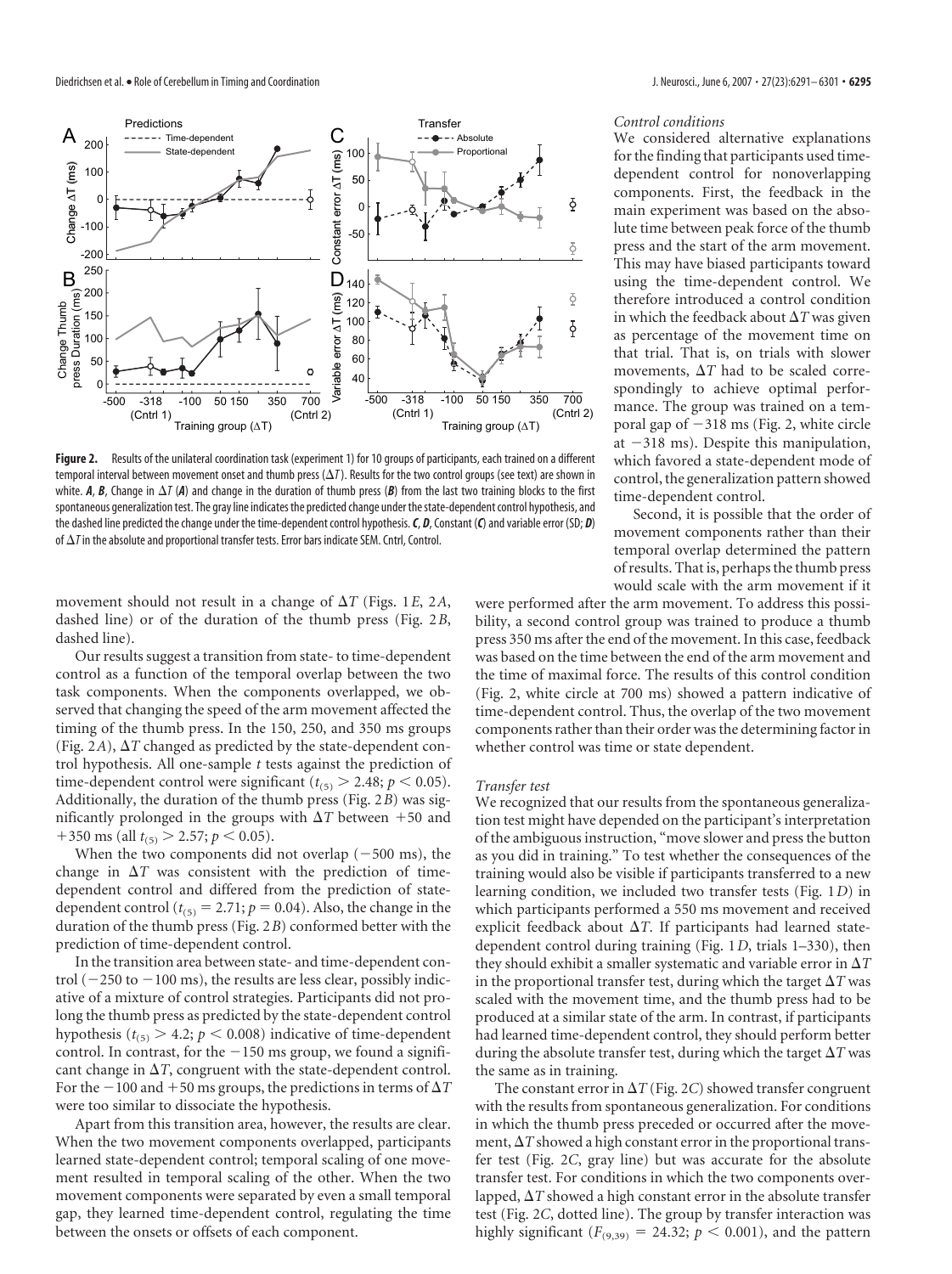remained significant even if we excluded the first 20 movements of the transfer blocks. The variable error (Fig. 2*D*) was lowest in the 50 ms group, resulting from the fact that the SD of temporal intervals usually scales proportionally with the mean (Gibbon et al., 1997). Most importantly, each group also showed a higher variable error for the transfer condition in which they showed a higher constant error ( $F_{(9,39)} = 5.67; p < 0.001$ ).

In conclusion, the results from the explicit transfer corroborated the results for the spontaneous generalization test. Participants learned to coordinate movement components using a state estimate of the arm when the two components overlapped. However, when the components were separated by a temporal gap, the coordination depended on an internal measure of time.

### **Experiment 2**

To establish that the results from experiment 1 would generalize to the bilateral task, we trained participants on separate days in the overlapping ( $\Delta T$  = +350 ms) and the nonoverlapping conditions ( $\Delta T = -350$  ms), including the spontaneous generalization and transfer test on each day.

As in the unilateral experiment, participants scaled  $\Delta T$  in the overlapping condition, whereas this scaling was absent in the nonoverlapping condition (Fig. 3*A*). For the transfer test (Fig. 3*B*,*C*), performance in the overlapping condition was best in the proportional transfertest and in the nonoverlapping condition in the absolute transfer test. As predicted, the condition by transfer interaction was significant for constant error ( $F_{(1,10)} = 21.70; p <$ 0.001) and for the variable error of  $\Delta T (F_{(1,10)} = 7.14; p = 0.023)$ . Therefore, regardless of whether the task was unilateral or bilateral, temporal overlapping of task components led to the statedependent control, whereas nonoverlapping led to the timedependent control.

## **Experiment 3**

In experiments 3 and 4, we looked for the neural correlates of time- and state-dependent control. In experiment 3, the volunteers used their right arm for reaching and the left thumb for pressing. All participants performed the overlapping and the nonoverlapping conditions, as well as the individual actions, in isolation. By using a bilateral task, we could assess the exact role of the cerebellum in state-dependent coordination. If the cerebellum was involved in producing an accurate state estimate of the arm, then coordination-related activity during the overlapping condition should be found in the right cerebellum, ipsilateral to the arm movement. If, in contrast, the cerebellum received a state estimate of the arm and adjusted the motor commands to the thumb accordingly, then this activity should be found in the left cerebellum, ipsilateral to the thumb press.

#### *Behavioral results*

As in all fMRI studies of motor control, it is important that the comparisons are made between conditions that are comparable in movement parameters because small changes in movement speed or force can drastically alter the BOLD signal in movementrelated areas (Seidler et al., 2004). The duration of arm movement during the overlapping and nonoverlapping conditionswas very similar (Table 1)  $(t_{(10)} = 0.88, p = 0.39)$ . Also, the total impulse for the thumb press (force  $\times$  time) (Table 1) was well matched ( $t_{(10)} = 0.40$ ;  $p = 0.694$ ). The mean  $\Delta T$  showed that participants could perform the overlapping and nonoverlapping conditions as instructed in the scanner. Although we did not perform the generalization test again in the scanner to ensure that participants used time- and state-dependent control to perform



**Figure 3.** Result of the bilateral coordination task (experiment 2).  $A$ , Change in  $\Delta T$  from the last training block to the first spontaneous generalization test, and prediction of the statedependent (gray line) and time-dependent control hypothesis (dashed line). *B*, *C*, Constant error ( $B$ ) and variable error of  $\Delta T$ ( $C$ ) in the absolute and proportional transfer tests. Error bars indicate SEM.

the nonoverlapping and overlapping conditions, respectively, we found the characteristic difference in the within-person variability of  $\Delta T$ , with lower variability in the overlapping than in the nonoverlapping condition ( $t_{(10)} = 5.42$ ;  $p = 0.001$ ). Note, however, that the visual error that participants saw on the screen was matched as a result of the different scaling of the visual feedback signal in the different conditions. No evidence of mirror movements was detected when only one limb moved. Participants were instructed to keep central fixation, and a control study confirmed that eye movements were rather infrequent with only small differences between the conditions (experiment 3, see Materials and Methods).

### *Cerebellar results*

In the thumb-only and the arm-only conditions, we observed activity ipsilateral to the moving arm or thumb, respectively, in the anterior lobe (lobule V) (Fig. 4*A*) and the inferior cerebellum (lobule VIIIA). Both of these regions have reciprocal connections with the primary motor cortex (Kelly and Strick, 2003) and contain a representation of the ipsilateral upper extremity (Grodd et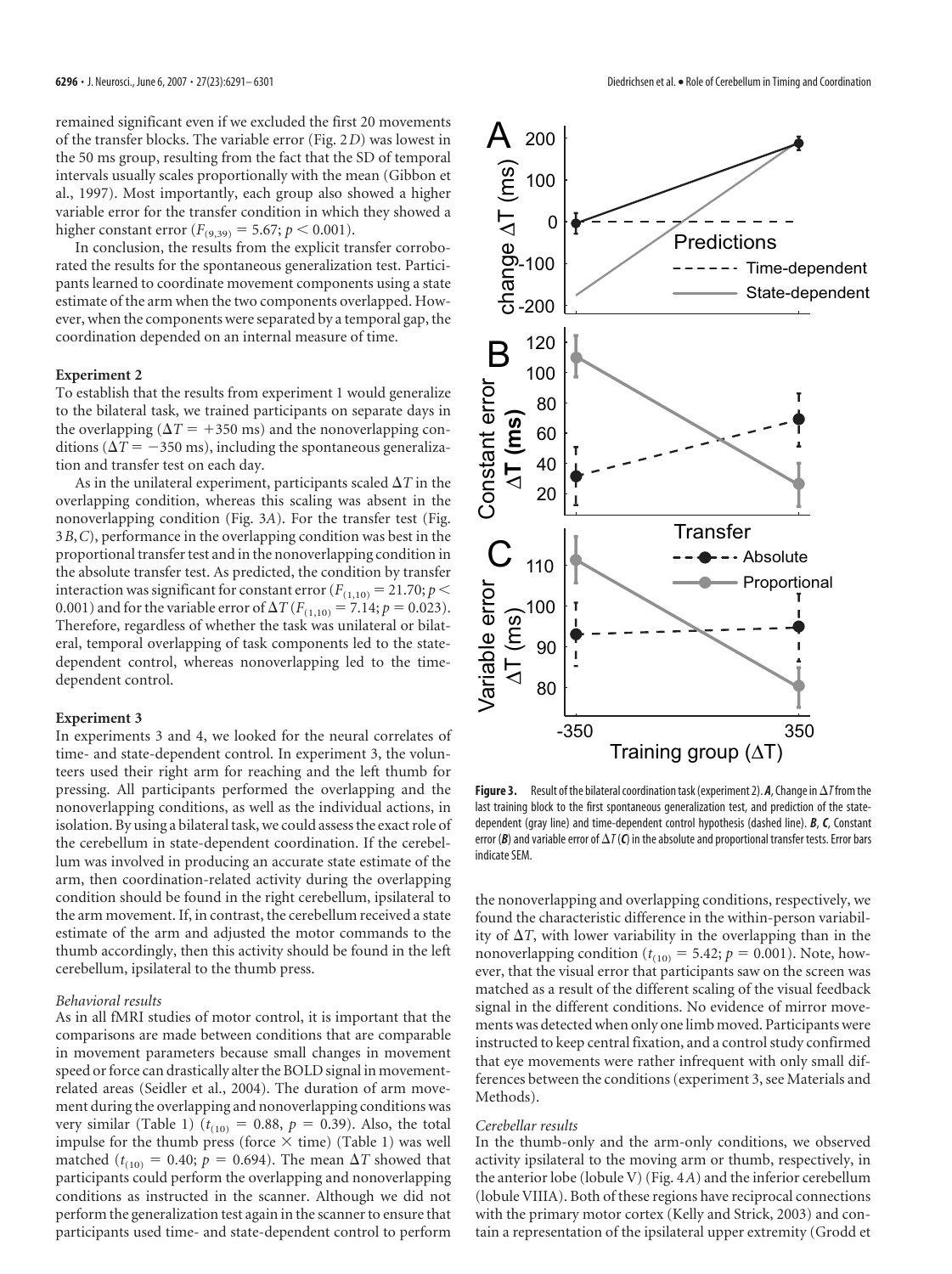| Table 1. Movement parameters in experiments 3 and 4 |  |  |
|-----------------------------------------------------|--|--|
|-----------------------------------------------------|--|--|

|                        | Thumb press only | Arm movement only | Overlapping | Nonoverlapping $(-350 \text{ ms})$ | Nonoverlapping<br>$(+700 \,\text{ms})$ |
|------------------------|------------------|-------------------|-------------|------------------------------------|----------------------------------------|
| <b>Experiment 3</b>    |                  |                   |             |                                    |                                        |
| Arm MT (ms): right     |                  | 388 (76)          | 383 (59)    | 378 (61)                           |                                        |
| Thumb press (N): left  | 6.23(2.18)       |                   | 6.10(2.24)  | 5.90(1.80)                         |                                        |
| Relative timing (ms)   |                  |                   | 374 (75)    | $-326(131)$                        |                                        |
| <b>Experiment 4</b>    |                  |                   |             |                                    |                                        |
| Arm MT (ms): left      |                  | 373 (53)          | 367(49)     | 357 (43)                           | 355 (41)                               |
| Thumb press (N): right | 5.79(1.32)       |                   | 6.10(1.51)  | 5.99(1.36)                         | 5.80 (1.36)                            |
| Relative timing (ms)   |                  |                   | 364(62)     | $-318(98)$                         | 665 (65)                               |

Mean movement time of the arm, thumb force integrated over the period of the thumb press, and the relative timing between thumb press and start of the arm movement. The data are mean and (in parentheses) average within-subject SD.



Figure 4. Cerebellar activity in experiments 3 and 4. A, Thumb-only task compared with rest. B, Arm-only task compared with rest. C, D, Contrast between state-and time-dependent control. Areas that were more activated during state-dependent control are shown in blue and areas more activated during time-dependent control are shown in red. Data are shown on coronal section of a high-resolution cerebellar atlas template (Diedrichsen, 2006). *E*, *F*, Bar graphs show the percentage of signal change in each of the four conditions (thumb-only, arm-only, time-dependent control, state-dependent) versus rest for left and right lobule V and lobule VI. The hemisphere ipsilateral to the thumb movement is shown in red, the hemisphere ipsilateral to the arm movement in blue. Error bars indicate SEM. Exp., Experiment.

al., 2001). Bilateral activity in both conditions was also observed in the hemispheric portion of lobule VI. The activity caused by the arm movement was stronger than the activity caused by the thumb press, consistent with the increased demands on muscle recruitment and feedback control during reaching.

For the contrast between time- and state-dependent control, we limited our analysis to areas that were more active during any of the four tasks when compared with rest. We found more activity in the overlapping condition (state-dependent control) in the right anterior lobe of the cerebellum (Fig. 4*C*). This activity was quite pronounced: it was the most significant area when the

analysis was performed across the whole brain and occurred in an area that showed activity elicited by the arm movement alone. The result suggested the involvement of the anterior cerebellum in the state-dependent control and, more precisely, in the estimation of the state of the arm.

We also found a small region in the right hemisphere of lobule VI that was significantly more active in the nonoverlapping condition (time-dependent control) (Fig. 4*C*). At lower thresholds, a small cluster could also be seen in a symmetric location in the left lobule VI.

Although these results suggested an anatomical dissociation between state- and time-dependent control in the cerebellum, there were two potential problems. First, in the nonoverlapping condition, the thumb movement preceded the arm movement, whereas the two were executed simultaneously in the overlapping condition. Therefore, it was possible that the sequence of actions rather than the requirements of control could explain the differences in BOLD signal between these two conditions. Second, compared with the anterior lobe activation in the statedependent control, the activation elicited by the time-dependent control was rather small, and we were less confident of its reliability.

## **Experiment 4**

To address these concerns, we conducted another experiment in which two variants of the nonoverlapping task were used. In one nonoverlapping condition, the thumb press preceded the arm movement as be-

fore ( $\Delta T = -350$  ms), whereas in the other, the thumb press came 350 ms after the end of the arm movement. The behavioral results from experiment 1 had clearly shown that both of these conditions produced time-dependent control.

In this experiment, we also reversed the assignment of the task, with the left arm moving, and the right thumb producing the force pulse. If, aswe hypothesized, the increased activation in the anterior lobe of the cerebellum related to the state-estimation of the arm movement, then the activity related to state-dependent control should switch to the left side of the cerebellum.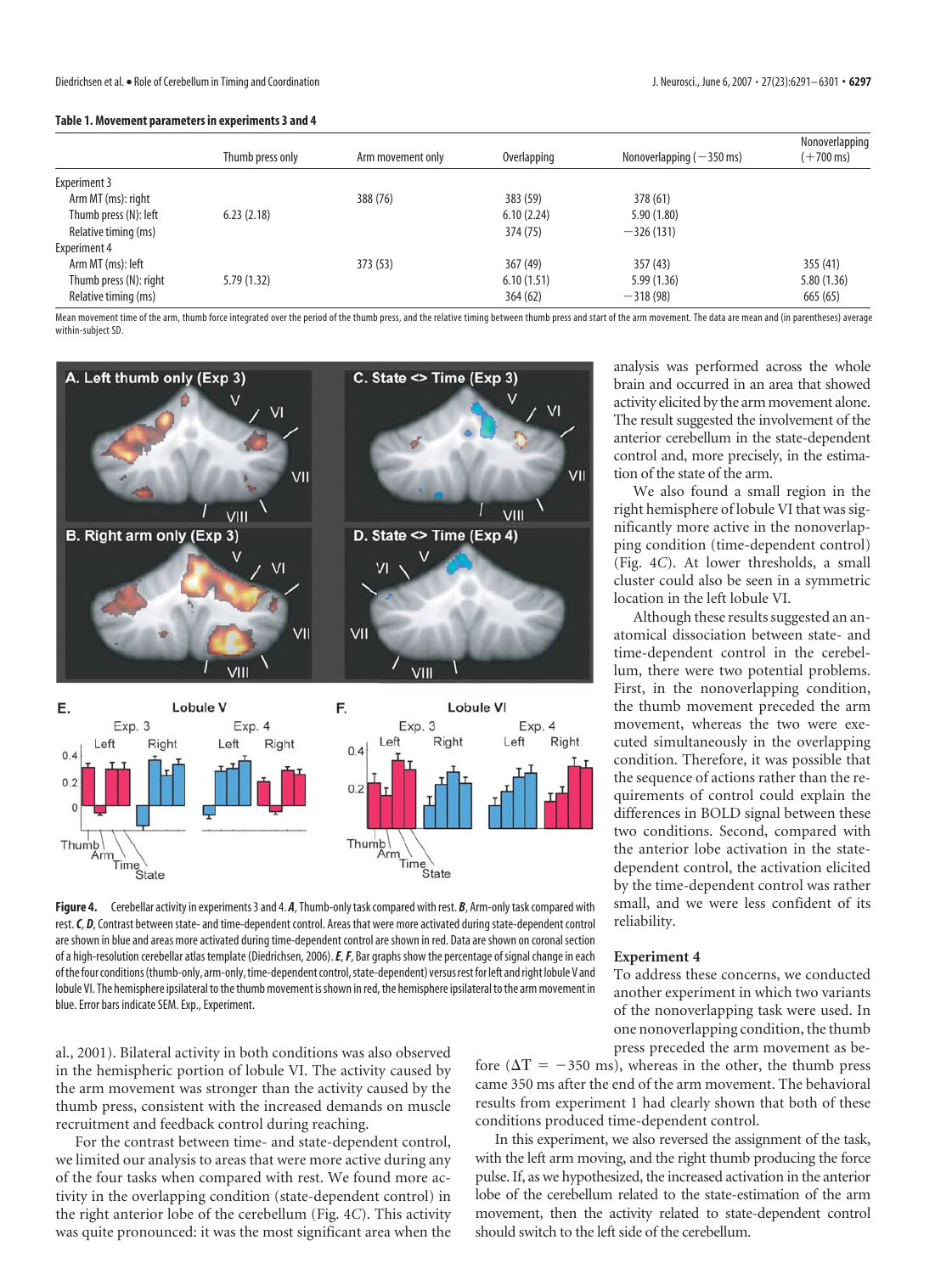$\frac{1}{1}$ 

| Table 2. Cerebellar regions that showed a significant difference between state-dependent (overlapping condition), combined over experiments 3 and $\ell$ |  |  |
|----------------------------------------------------------------------------------------------------------------------------------------------------------|--|--|
|                                                                                                                                                          |  |  |

| Contrast       | Area     |              |                          |                 |               |    | MNI (SUIT) |       |  |
|----------------|----------|--------------|--------------------------|-----------------|---------------|----|------------|-------|--|
|                |          | Side         | Size (cm <sup>3</sup>    | Peak $t_{(21)}$ | $P$ (cluster) |    |            |       |  |
| State $>$ time | Lobule V | Arm movement | $\overline{\phantom{a}}$ | 5.95            | < 0.001       | 14 | $-50$      | $-26$ |  |
|                | Lobule V | Arm movement |                          | 5.62            |               |    | $-58$      | $-16$ |  |
|                | Lobule V | Arm movement |                          | 5.30            |               |    | $-60$      | $-18$ |  |

 $p_{\text{(cluster)}}$  Significance of cluster size corrected for multiple test over the tested volume of the cerebellum at a height threshold of  $p < 0.001$ . MNI (SUIT), Coordinates of maximum activation after alignment to the spatial infratentorial atlas template (Diedrichsen, 2006). Coordinates in this new template are congruent with coordinates after affine alignment to the MNI152 template. Please note that x coordinates are absolute values because t reflects location of maxima from an average analysis of left and right hemispheres.

| Table 3. Cerebral regions that showed a significant or nearly significant difference between the state- and time-dependent conditions, combined over experiments 3 and 4 |  |  |  |
|--------------------------------------------------------------------------------------------------------------------------------------------------------------------------|--|--|--|
|                                                                                                                                                                          |  |  |  |

| Contrast       | Area                          | Side (contralateral to) | Size $\text{(cm}^2)$ | Peak $t_{(10)}$ | $p_{\text{(cluster)}}$ | MNI (PALS) |         |      |
|----------------|-------------------------------|-------------------------|----------------------|-----------------|------------------------|------------|---------|------|
|                |                               |                         |                      |                 |                        |            |         |      |
| State $>$ time | Primary motor cortex          | Arm movement            | 0.41                 | 5.506           | 0.003                  | 34.6       | $-23.4$ | 56.2 |
|                | SMA                           | Arm movement            | 0.32                 | 4.884           | 0.017                  | 6.2        | $-7.3$  | 56.3 |
|                | Dorsal premotor               | Thumb movement          | 0.94                 | 7.251           | < 0.001                | 27.3       | $-11.1$ | 57.1 |
|                | Dorsal premotor               | Thumb movement          | 0.39                 | 5.137           | 0.005                  | 23.0       | $-7.5$  | 62.9 |
|                | Anterior intraparietal sulcus | Thumb movement          | 0.58                 | 5.202           | < 0.001                | 33.5       | $-50.9$ | 63.8 |
| Time > state   | Planum temporale              | Left                    | 0.71                 | 4.705           | < 0.001                | $-52.8$    | $-40.2$ | 20.2 |
|                | Insula                        | Left                    | 0.25                 | 5.023           | 0.064                  | $-36.7$    | 14.4    | 0.6  |

 $p_{\text{(cluster)}}$  Significance of cluster size corrected for multiple test over the surface of each hemispheres at a height threshold of  $t_{(21)} = 3.53$ ,  $p < 0.001$ . MNI (PALS), Coordinates in MNI-space of maximum activation after surface-based atlas (Van Essen, 2005). Note that for the contrast state  $>$  time, x coordinates are in absolute values, indicating the location in both left and right hemispheres.

#### *Behavioral results*

As before, the arm movement times and total force impulses of the thumb were well matched between all conditions (Table 1); none of the possible pairwise comparisons were significant (all  $t_{(10)}$  < 1.86;  $p > 0.09$ ). The data on  $\Delta T$  indicated that participants were able to produce the required relative timing.

## *Cerebellar results*

The thumb-only and the arm-only conditions led to mirrorsymmetric activation patterns compared with experiment 3, consistent with the change in hand assignment. Importantly, we again observed significantly stronger activity during state- than during time-dependent control in the anterior lobe, this time in the left lobule V. Given the switch in activity from the right to the left side in the state-dependent contrast, we combined the results from experiments 3 and 4 by averaging the two cerebellar hemispheres ipsilateral to the arm movement and the two hemispheres ipsilateral to the thumb press. In this analysis, we found only one large cluster with more activity during state- than during timedependent control, located in lobule V ipsilateral to the arm movement (Table 2). The results not only demonstrated a prominent role for the cerebellum in state-dependent control, but also suggested that in this task, the specific function was to estimate the state of the arm, rather than use the estimate of the state that might be generated elsewhere to control the thumb press.

An important concern was that the sequence of actions, rather than the mode of control, was responsible for the difference between conditions. Experiment 4 gave us the opportunity to test this hypothesis directly. For the anterior lobe ipsilateral to the arm movement, there was no significant differences between the two nonoverlapping conditions  $(t_{(10)} = 1.11; p = 0.293)$ . More importantly, the overlapping condition led to significantly more activity than either of the nonoverlapping conditions  $(t_{(10)} =$ 2.23;  $p < 0.026$ ).

Alternatively, our results may have been caused by a nonlinearity in how the hemodynamic signals of two overlapping or nonoverlapping neural events combine. Although we do not yet fully understand how the BOLD signals of two events combine, we do not think that this can account for our results. Although the anterior lobe ipsilateral to the thumb press showed the mirror

image for the activity in the arm-only and the thumb-only conditions (Fig. 4, red bar plots), it did not show a difference between the overlapping and nonoverlapping conditions.

Finally, we believe that eye movements cannot account forthe differences observed here, as eye movement-related activity is typically observed in the cerebellar vermis VI/VIIa (Nitschke et al., 2005), quite distant from regions in which we found differences between the tasks here.

We did not replicate the result for more activity during timedependent control in lobule VI, as we had observed in experiment 3. Even when the results of the two experiments were combined, no significant cluster with more activity during time-dependent control was found in the cerebellum. This failure was not because of the balancing of the sequence of actions. Even when the comparison was made between the exact same conditions as in experiment 3, no difference emerged in lobule VI. Therefore, although we found robust activity in the cerebellum associated with statedependent control, we did not find robust activity associated with time-dependent control.

#### **Cortical activity (experiments 3 and 4)**

In both experiments 3 and 4, we observed a number of dorsal motor regions that were more activated during state-than during time-dependent control. All of these regions switched cerebral hemispheres when the task assignment to the hands was switched. We quantified these observations by correlating pattern of activity difference between experiments. When we correlated the pattern of the left with the left and of the right with the right hemisphere, the correlation was much lower ( $r = 0.09$ ), then we correlated the patterns by flipping the hemispheres with the flip in-hand assignment ( $r = 0.29$ ). We, therefore, combined the experiments by averaging the hemispheres contralateral to the arm and thumb movements together.

In the hemisphere contralateral to the moving arm, we found a region in the primary motor cortex and the supplementary motor area (SMA) that showed significantly more activation during state-dependent control(Table 3, Fig. 5*A*). In the hemisphere contralateral to the thumb press, we found two areas in the dorsal premotor cortex, as well as one site in the anterior aspect of the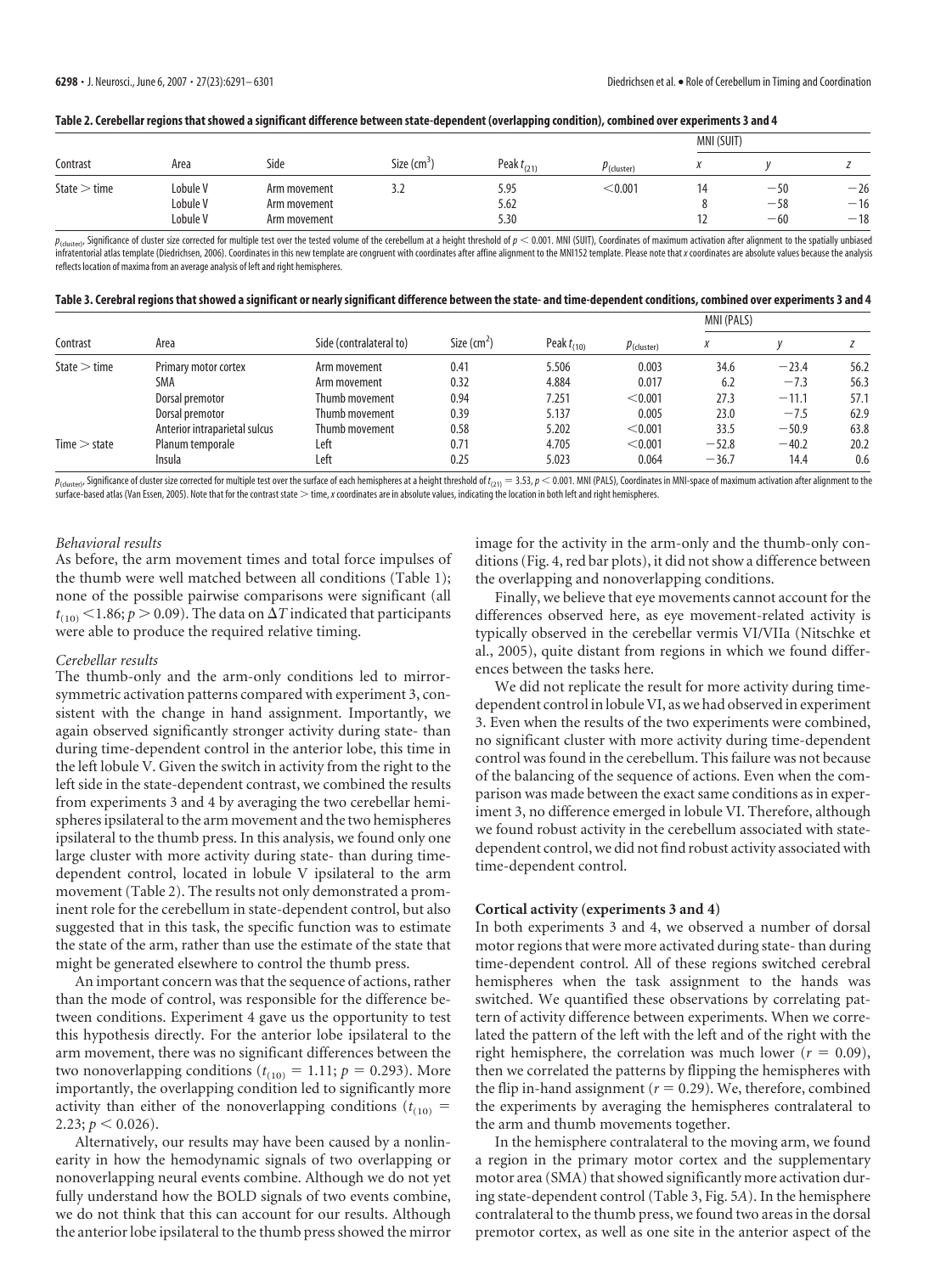Diedrichsen et al. • Role of Cerebellum in Timing and Coordination **J. Neurosci., June 6, 2007** • 27(23):6291–6301 • **6299** 



**Figure 5.** *A*, Areas of the cerebral hemispheres contralateral to the arm movement (left) and contralateral to the thumb movement (right) showing more activity during state-dependent control (blue). *B*, Areas in the left hemisphere showing more activation during time-dependent control (red). Group analysis was performed using a surface-based atlas and activity differences were thresholded at  $t_{(20)} > 3.53$ ,  $p < 0.001$ . *C*, Percentage of signal change versus rest for the four experimental conditions, for symmetric locations in experiments 3 and 4. The hemisphere contralateral to the arm movement is shown in blue, the hemisphere contralateral to the thumb movement is shown in red. Error bars indicate SEM. CiS, Cingulate sulcus; CS, central sulcus; IPS, intraparietal sulcus; PoCS, postcentral sulcus; SF, Sylvian fissure; SFS, superior frontal sulcus; STS, superior temporal sulcus; M1, primary motor cortex; SMA, supplementary motor area; PMd, dorsal premotor area; aIPS, anterior intraparietal sulcus; PT, planum temporale.

intraparietal sulcus. None of these regions showed an effect of the sequence of movements in experiment 4 ( $t_{(10)}$  < 1.35;  $p > 0.2$ ), except for the dorsolateral premotor cortex that showed more activity when the arm movement occurred before the thumb press ( $t_{(10)} = 3.353$ ;  $p = 0.007$ ). However, this region was significantly more activated during state-dependent control than during time-dependent control with either sequence of actions  $(t_{(10)} > 2.85; p < 0.017).$ 

Within the same analysis, we also searched for regions that were more activated during time- than during state-dependent control. The only significant cluster was in the planum temporale (BA 42) on the side contralateral to the arm movement ( $p <$ 0.001, corrected for multiple tests). However, inspection of the activity in this region and the symmetric area in the other hemisphere (Fig. 5*C*, bar plots) revealed that this difference was always more pronounced in the left hemisphere. To quantify this observation, we performed an ANOVA with the factors experiment, side (left vs right), and condition (state vs time). Only the planum temporale, but not regions that were more active during statedependent control, showed a significant hemisphere by condition interaction ( $F_{(1,20)} = 9.14$ ;  $p = 0.007$ ). We therefore combined the experiments by averaging the two left and the two right hemispheres together (Fig. 5*B*, Table 3). This revealed the planum temporale even more clearly than in the last analysis and also showed a marginally significant region in the insula/frontal operculum. None of our analyses found significant differences between time- and state-dependent control in the thalamus or basal ganglia.

The BOLD signal in cerebellar lobule V ipsilateral to the arm movement and M1 contralateral to the arm movement was lower in both state- or time-dependent control conditions than during arm movements alone. However, it has to be taken into account that the BOLD signal in these regions is suppressed by the thumb movement. Until we have a precise model of how the BOLD signal of two single events combine when the two events occur in a small time window (which is likely a more complicated nonlinear relationship), it is not meaningful to compare the state- and time-dependent coordination to the single events. Therefore, we use here the comparison between two conditions, in which the same events occurred within a short time window (compared with the window of the hemodynamic response function).

In summary, cortical activity associated with state-dependent control was in the M1 and SMA in the hemisphere contralateral to the arm and in the dorsal premotor area and anterior intraparietal sulcus contralateral to the thumb. However, cortical activity associated with timedependent control was always in the left hemisphere in areas along the Sylvian fissure.

## **Discussion**

We found a behavioral and neural dissociation between the timing and the coordination of movements. When the arm

movement and the thumb press were separated by a small temporal gap, participants learned to trigger the components based on an internal estimate of time. When the two movement components overlapped, the participants learned to produce the thumb press based on the state of the arm movement. These results were independent of whether feedback was given in absolute or relative time.

This indicates that state-dependent control is the default mode for the nervous system when two temporally overlapping motor components need to be coordinated (Cordo, 1990; Conditt and Mussa-Ivaldi, 1999). Because the position, velocity, and joint angles of the arm changed between learning and generalization testing, a system that would have relied on one of these states in isolation would not have shown the observed pattern of generalization. Rather, the underlying state estimate must have represented a more abstract variable, such as the percentage of the movement completed. Also, the state estimate cannot be based solely on sensory feedback. In the 150 ms condition of our experiment, the thumb press starts only 50 ms after the arm movement begins, too short to initiate or adjust a movement plan based on sensory feedback (Hore et al., 1999). Therefore, movement coordination must be based on a predictive state estimate of the moving limb. Such a state estimate would combine a forward-model prediction based on an efference copy of the movement with sensory feedback (Wolpert et al., 1998; Vaziri et al., 2006), while internally correcting for sensory delays (Miall et al., 1993).

We found that the anterior lobe of the cerebellum (lobule V)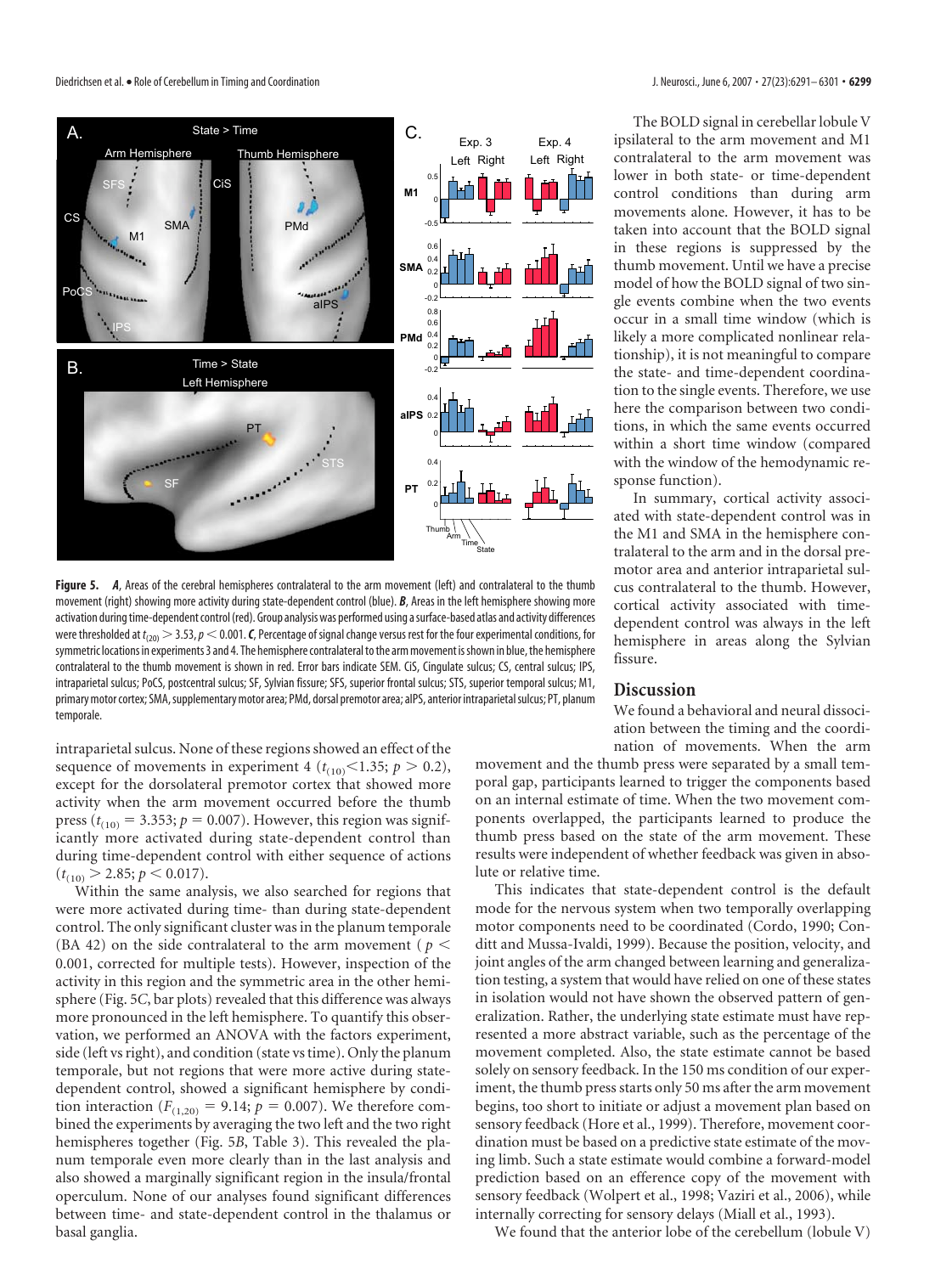was consistently more activated during state-dependent control than time-dependent control. This region of the cerebellum contains a motor homunculus (Grodd et al., 2001) and is part of a recurrent loop with the contralateral primary motor cortex (Kelly and Strick, 2003). Increases in BOLD signal in the cerebellar cortex reflect increased climbing and/or parallel fiber input (Caesar et al., 2003). This coordination-related activity was always ipsilateral to the moving arm, suggesting that during statedependent control, the cerebellum provides an estimate of the state of the arm rather than assisting control of the thumb movement. This hypothesis is consistent with results from a recent imaging study that investigated cerebellar activity during a task in which eye movements guided hand movements and vice versa (Miall and Jenkinson, 2005). Increased input to the cerebellar cortex was found in regions related to the leading effector, the effector whose state-estimate was used to generate the commands to the other effector. Together, the robust cerebellar activity during state-dependent coordination is likely a reflection of the participation of this structure in predicting the state of the moving effector. Given our cortical results, we hypothesize that this function would be achieved in a corticocerebellar loop with the primary motor cortex and the SMA contralateral to the arm movement. The state estimate would then be transferred to the other hemisphere, where other areas would influence the control of the thumb based on this estimate. Our results indicate an involvement of the anterior aspect of the intraparietal sulcus as well as the dorsal premotor cortex, both of which are involved for control of finger movements and forces for grasping (Culham et al., 2003; Davare et al., 2006).

When movements were separated by a small temporal gap, participants generated motor commands based on an estimate of absolute time. This process was associated with activation in the left hemisphere, most prominently the planum temporale (BA 42). This area has been shown to be activated by internal speech (Buchsbaum et al., 2005), suggesting that participants may have solved the task of time-dependent control by using an internal rhythmic representation to bridge the time between the two movements. Indeed, although participantswere instructed not to produce any speech during the task, about half of the participants reported they had, at least in early stages of training, used a covert pattern such as "press-wait-move" to perform the nonoverlapping task. In contrast to areas active during state-dependent control, which switched sides with a change in hand assignment, activity during time-dependent control was always stronger in the left planum temporale regardless of hand assignment.

We did not find robust activity in the cerebellum during timedependent control. In experiment 3, we found a small area in the right lobule VI, but this result was not reproduced in experiment 4 and was also not present when we pooled the data from both experiments. Activity in the hemispheric portions of lobule VI or VII has been noted in a number of studies that have compared the production or perception of difficult noninteger rhythms to isochronous rhythms (Sakai et al., 1999; Kawashima et al., 2000; Ramnani and Passingham, 2001; Dreher and Grafman, 2002; Harrington et al., 2004; Bengtsson et al., 2005; Chen et al., 2005; Jantzen et al., 2005; Xu et al., 2006). Such an involvement may account for cerebellar deficits in the production of timed motor commands, especially when the movements are discontinuous [i.e., contain short phases in which no movement occurs (Spencer et al., 2003)]. However, compared with the state-dependent control condition, time-dependent control of movements did not produce robust activity in the cerebellum.

In summary, we found that the temporal overlap of two

movement components predicted whether the brain controlled a task via a state-dependent or a time-dependent process. When the two components temporally overlapped, the brain used a state-dependent control process in which the state of one action affected the control of the other action. When the two components did not have a temporal overlap, the brain used a timedependent control processinwhich initiation of each component relied on an internal representation of time. When we compared these two control modes directly, we found that only statedependent control produced robust activation of the cerebellum. This activity was always on the side ipsilateral to the arm movement, suggesting a role for the cerebellum in state estimation for coordination (Paulin, 2005; Ramnani, 2006).

#### **References**

- Ashburner J, Friston KJ (1999) Nonlinear spatial normalization using basis functions. Hum Brain Mapp 7:254–266.
- Bastian AJ, Martin TA, Keating JG, Thach WT (1996) Cerebellar ataxia: abnormal control of interaction torques across multiple joints. J Neurophysiol 76:492–509.
- Bengtsson SL, Ehrsson HH, Forssberg H, Ullen F (2005) Effectorindependent voluntary timing: behavioural and neuroimaging evidence. Eur J Neurosci 22:3255–3265.
- Buchsbaum BR, Olsen RK, Koch PF, Kohn P, Kippenhan JS, Berman KF (2005) Reading, hearing, and the planum temporale. NeuroImage  $24.444 - 454$
- Caesar K, Gold L, Lauritzen M (2003) Context sensitivity of activitydependent increases in cerebral blood flow. Proc Natl Acad Sci USA 100:4239–4244.
- Chen JL, Penhune VB, Zatorre RJ (2005) Tapping in synchrony to auditory rhythms: effect of temporal structure on behavior and neural activity. Ann NY Acad Sci 1060:400–403.
- Conditt MA, Mussa-Ivaldi FA (1999) Central representation of time during motor learning. Proc Natl Acad Sci USA 96:11625–11630.
- Cordo PJ (1990) Kinesthetic control of a multijoint movement sequence. J Neurophysiol 63:161–172.
- Culham JC, Danckert SL, DeSouza JF, Gati JS, Menon RS, Goodale MA (2003) Visually guided grasping produces fMRI activation in dorsal but not ventral stream brain areas. Exp Brain Res 153:180–189.
- Davare M, Andres M, Cosnard G, Thonnard JL, Olivier E (2006) Dissociating the role of ventral and dorsal premotor cortex in precision grasping. J Neurosci 26:2260–2268.
- Diedrichsen J (2006) A spatially unbiased atlas template of the human cerebellum. NeuroImage 33:127–138.
- Diedrichsen J, Shadmehr R (2005) Detecting and adjusting for artifacts in fMRI time series data. NeuroImage 27:624–634.
- Diedrichsen J, Hashambhoy YL, Rane T, Shadmehr R (2005) Neural correlates of reach errors. J Neurosci 25:9919–9931.
- Dreher JC, Grafman J (2002) The roles of the cerebellum and basal ganglia in timing and error prediction. Eur J Neurosci 16:1609–1619.
- Friston KJ, Worsley KJ, Frackowiak RSJ, Mazziotta JC, Evans AC (1994) Assessing the significance of focal activations using their spatial extent. Hum Brain Mapp 1:214–220.
- Gerwig M, Dimitrova A, Kolb FP, Maschke M, Brol B, Kunnel A, Boring D, Thilmann AF, Forsting M, Diener HC, Timmann D (2003) Comparison of eyeblink conditioning in patients with superior and posterior inferior cerebellar lesions. Brain 126:71–94.
- Gibbon J, Malapani C, Dale CL, Gallistel CR (1997) Toward a neurobiology of temporal cognition: advances and challenges. Curr Opin Neurobiol 7:170–184.
- Grodd W, Hulsmann E, Lotze M, Wildgruber D, Erb M (2001) Sensorimotor mapping of the human cerebellum: fMRI evidence of somatotopic organization. Hum Brain Mapp 13:55–73.
- Harrington DL, Boyd LA, Mayer AR, Sheltraw DM, Lee RR, Huang M, Rao SM (2004) Neural representation of interval encoding and decision making. Brain Res Cogn Brain Res 21:193–205.
- Hore J, Watts S (2005) Timing finger opening in overarm throwing based on a spatial representation of hand path. J Neurophysiol 93:3189–3199.
- Hore J, Ritchie R, Watts S (1999) Finger opening in an overarm throw is not triggered by proprioceptive feedback from elbow extension or wrist flexion. Exp Brain Res 125:302–312.